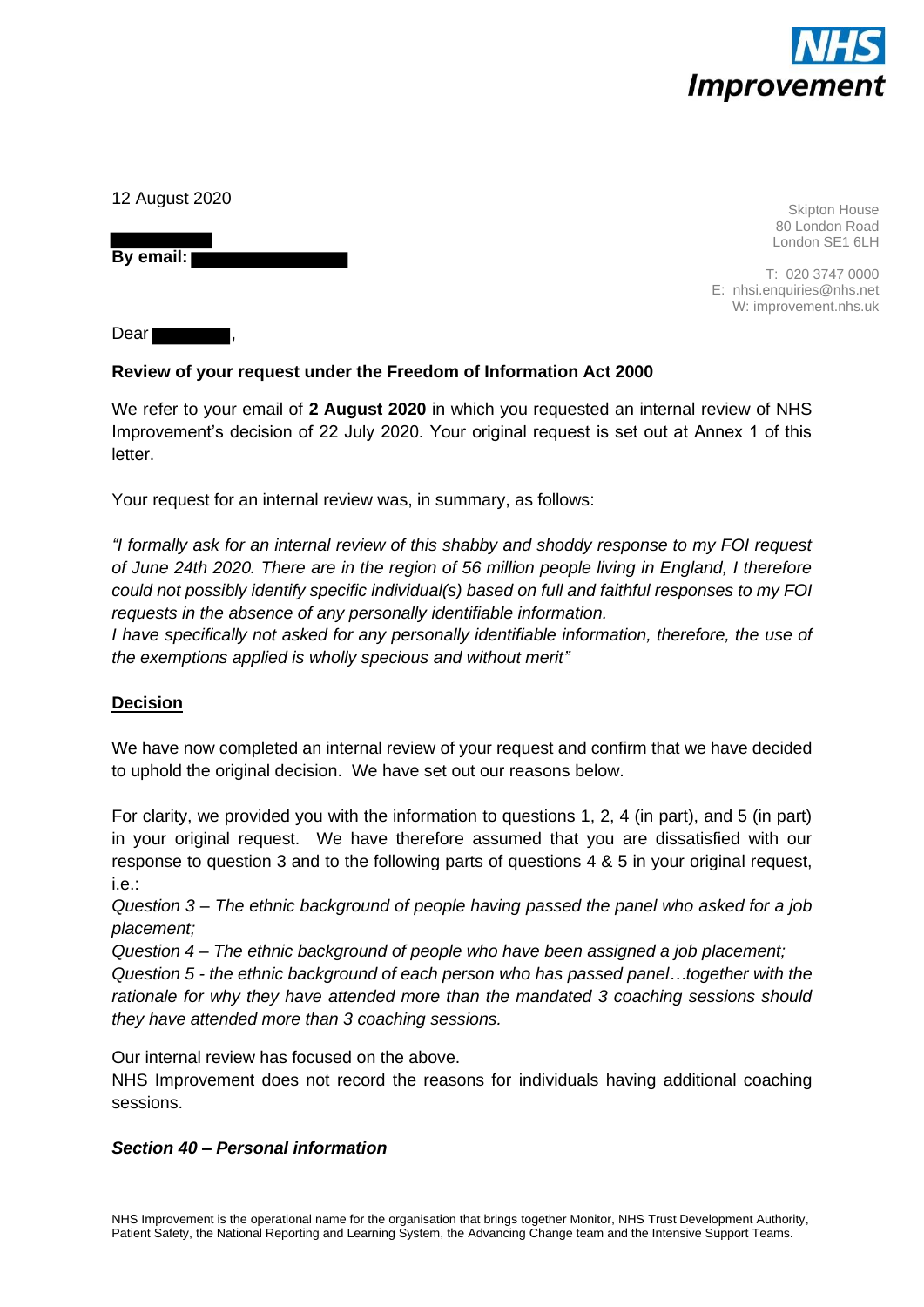The ethnic background of candidates is special category personal data under Article 9 of the GDPR 2018. Processing this data is prohibited by law unless one of the exemptions in Article 9 applies. We consider that none are applicable in this case since we do not have explicit consent to release the information, and processing it is not necessary for any of the purposes listed. Additionally, to our knowledge, the candidates in question have not manifestly made this data public.

## *Section 41 – Information provided in confidence*

Where indicated in the Annex, information is being withheld under section 41 of the FOI Act. Section 41(1) provides that information is exempt information if:

"(a) it was obtained by the public authority from any other person (including another public authority) and

(b) the disclosure of the information to the public (otherwise than under this Act) by the public authority holding it would constitute a breach of confidence actionable by that or any other person."

The test in section 41(1)(a) is met as the information was obtained by NHS Improvement from a third party, in this case the candidates in question.

The test in section 41(1)(b) is met if it is demonstrated that disclosure would amount to an actionable breach of confidence. This means:

- (i) the information must have the necessary quality of confidence about it;
- (ii) the information must have been imparted in circumstances giving rise to an obligation of confidence;
- (iii) disclosure must amount to an unauthorised use of the information to the detriment of the confider.

NHS Improvement considers that disclosure of the withheld information would amount to an actionable breach of confidence.

In reaching our decision to withhold the information in question under section 41, we have considered your points. The information relating to individuals' ethnic backgrounds was provided to NHS Improvement in confidence and on the understanding that it would be used solely for analysis purposes linked to the application process, as explicitly set out in the Equal Opportunity forms which contain the information.

Individuals should be able to share information with NHS Improvement in the expectation that this will be kept confidential. NHS Improvement considers that it is crucial for trust to be maintained by those who impart information in such circumstances, and that disclosure of information which is imparted in confidence may inhibit the full and frank disclosure to NHS Improvement of relevant information. This in turn would be likely to impair the effectiveness of NHS Improvement carrying out its public sector equality duty under the Equality Act 2010. Releasing this information may also lead to a loss of trust by the public in schemes which NHS Improvement either creates or participates in for the health sector.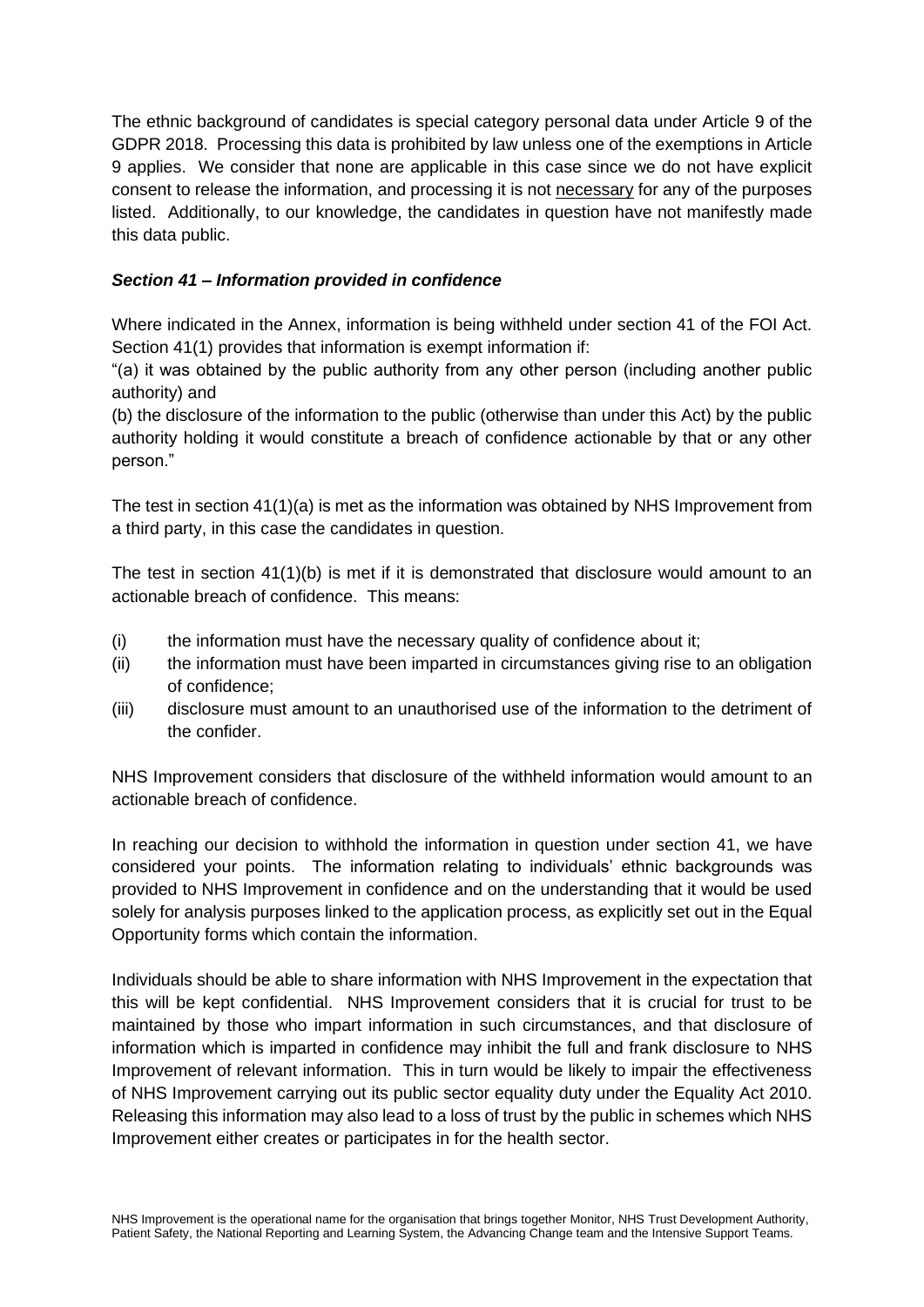For these reasons, we consider that section 41 applies and as it is an absolute exemption, the application of the public interest test under section 2(2) of the FOI Act is not required.

However, in considering whether, in an action for breach of confidence, a confidence should be upheld, a court will have regard to whether the public interest lies in favour of disclosure. We have therefore considered the public interest in disclosing this information but consider that, in the present circumstances, it does not favour disclosure of the information withheld. Where a duty of confidence exists, there is a strong public interest in favour of maintaining that confidence. The public (as well as the trusts that we regulate) would lose confidence in NHS Improvement as a regulator if information provided to it in confidence was disclosed.

### **Review rights**

If you are not content with the outcome of the internal review, you have the right to apply directly to the Information Commissioner for a decision. The Information Commissioner can be contacted at: Information Commissioner's Office, Wycliffe House, Water Lane, Wilmslow, Cheshire, SK9 5AF.

Please note that this letter will shortly be published on our website. This is because information disclosed in accordance with the FOI Act is disclosed to the public at large. We will, of course, remove your personal information (e.g. your name and contact details) from the version of the letter published on our website to protect your personal information from general disclosure.

Yours sincerely,

NHS Improvement